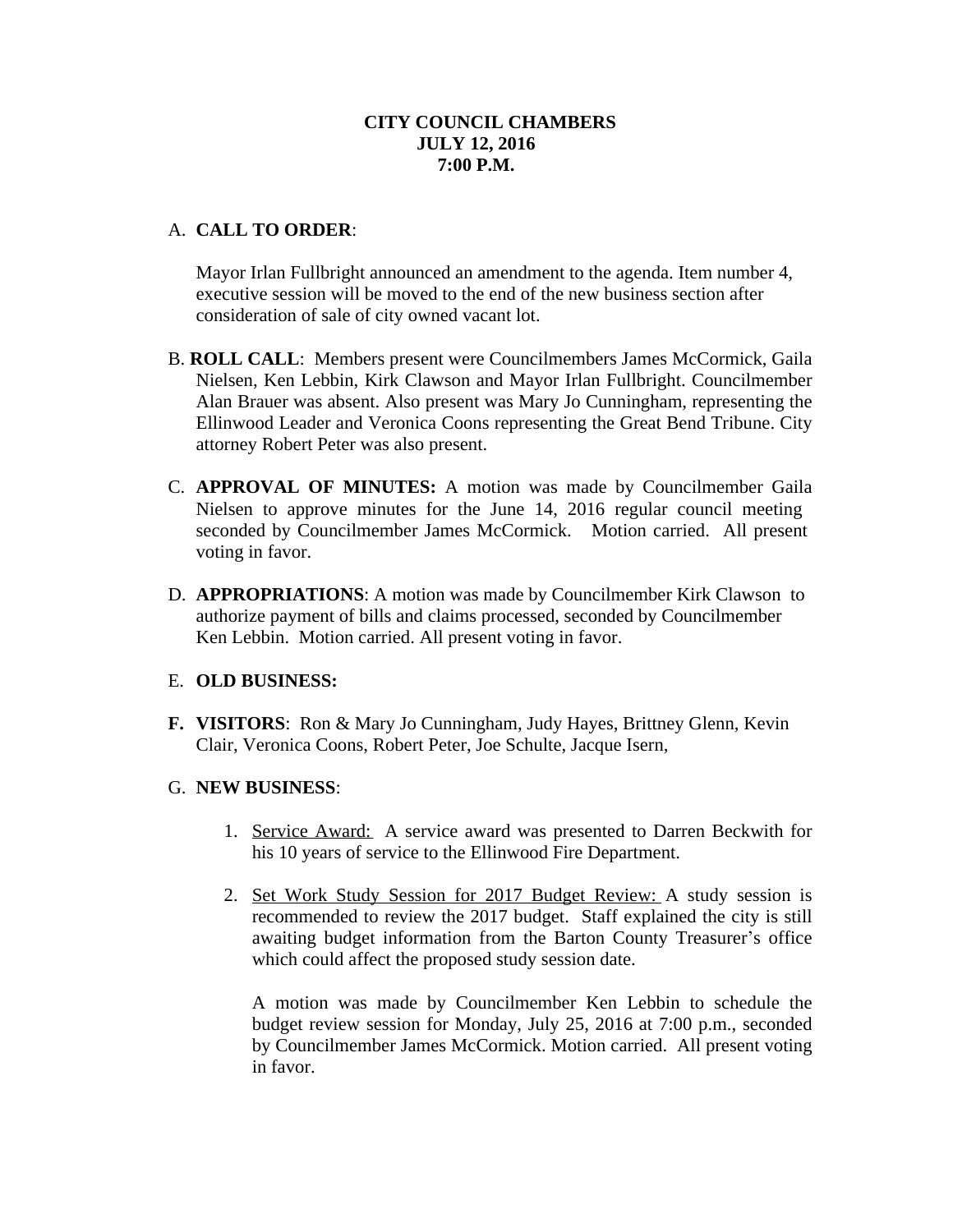### **CITY COUNCIL CHAMBERS JULY 12, 2016 7:00 P.M.**

- 3. Appointment of Power Plant Superintendent: Staff explained due to the recent passing of the Power Plant Superintendent David Lloyd, the mayor needs to make an appointment to that position. Mayor Irlan Fullbright recommends the appointment of James McMullen to the position of Power Plan Superintendent. Councilmember Kirk Clawson approved the appointment of James McMullen to the position of Power Plant Superintendent, seconded by Councilmember Gaila Nielsen. Motion carried. All present voting in favor.
- 4. Consideration of Sale of City Owned Vacant Lots: Staff explained that for sale signs have been placed on the vacant lot owned by the city at 100 N Main. Presented to council was an offer from Ben Jacobs in the amount of \$1000 to purchase the vacant lot at 100 N Main. A motion was made by councilmember Gaila Nielsen to approve the offer from Ben Jacobs in the amount of \$1,000 for the vacant lot area at North Main and West 1<sup>st</sup> street, subject to the intended use noted on the offer form, seconded by Councilmember Kirk Clawson. Motion carried. All present voting in favor.
- 5. Executive Session for the Discussion of Non-Elected Personnel: An executive session is requested for discussion of non-elected personnel. A motion was made by Councilmember Gaila Nielsen to adjourn into executive session for (10) ten minutes for discussion of non-elected personnel with Robert Peter, city attorney, Chris Komarek, interim city administrator and Kim Schartz, city clerk present and that the council meeting will reconvene in the council chambers, seconded by Councilmember James McCormick. Motion carried. All present voting in favor. The governing body recessed into executive session at 7:20 p.m.

Meeting reconvened into regular session 7:30 p.m. No action taken.

Kathleen Hildenbrand arrived late to the meeting to discuss potential flood control work on her property. Mayor Irlan Fullbright thanked her for coming and explained that the issue couldn't be addressed at this meeting since it was not an agenda item and media had already left. The issue will be discussed at a future meeting.

A motion was made by Councilmember Ken Lebbin to adjourn into executive session for an additional ten (10) minutes for discussion of nonelected personnel with Robert Peter, city attorney, Chris Komarek, interim City Administrator and Kim Schartz, city clerk present and that the council meeting will reconvene in the council chambers, seconded by